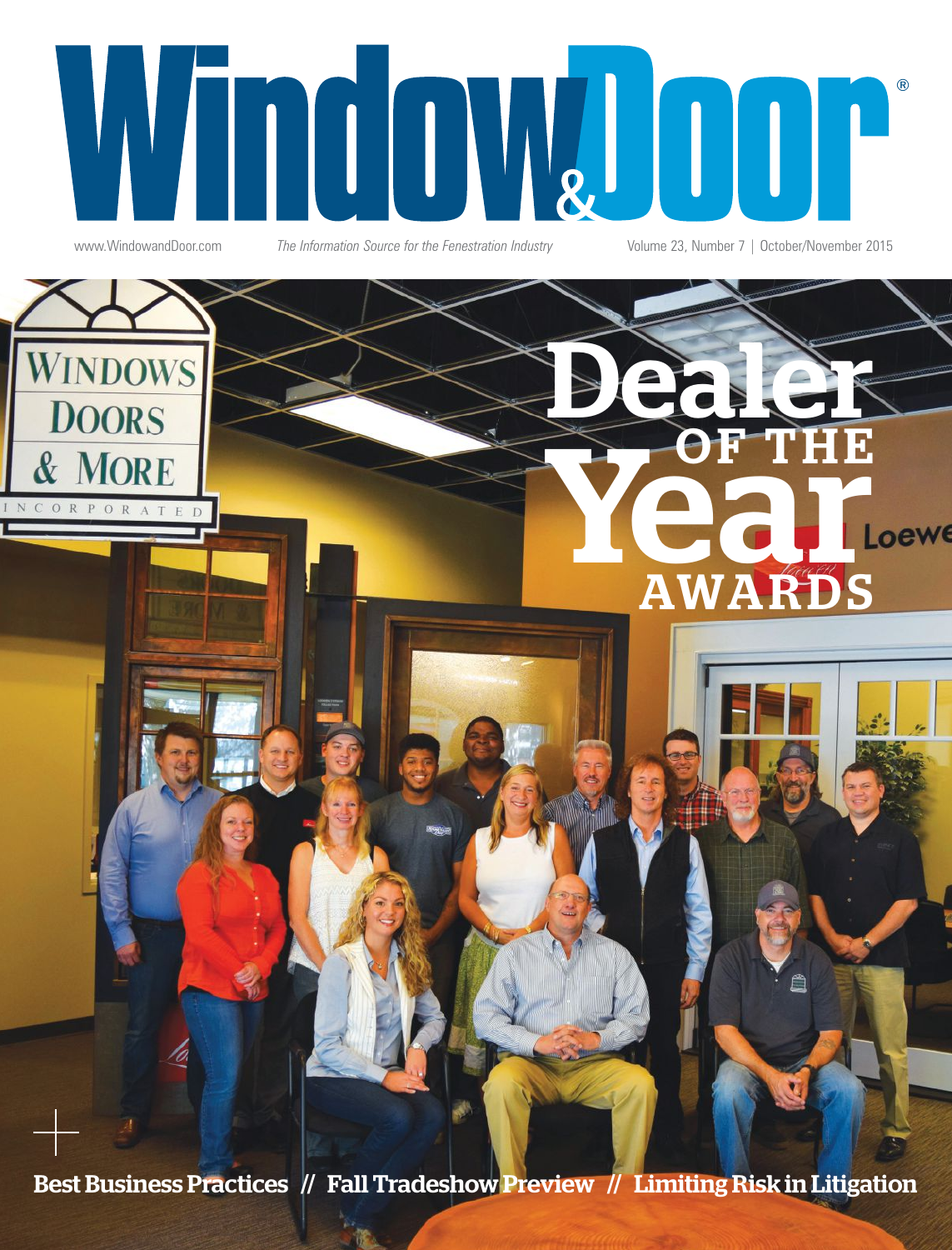

### OVERALL EXCELLENCE: LEADERSHIP IN THE PROFESSIONAL MARKET

Windows, Doors & More

windowshowroom.com, Seattle, Wash.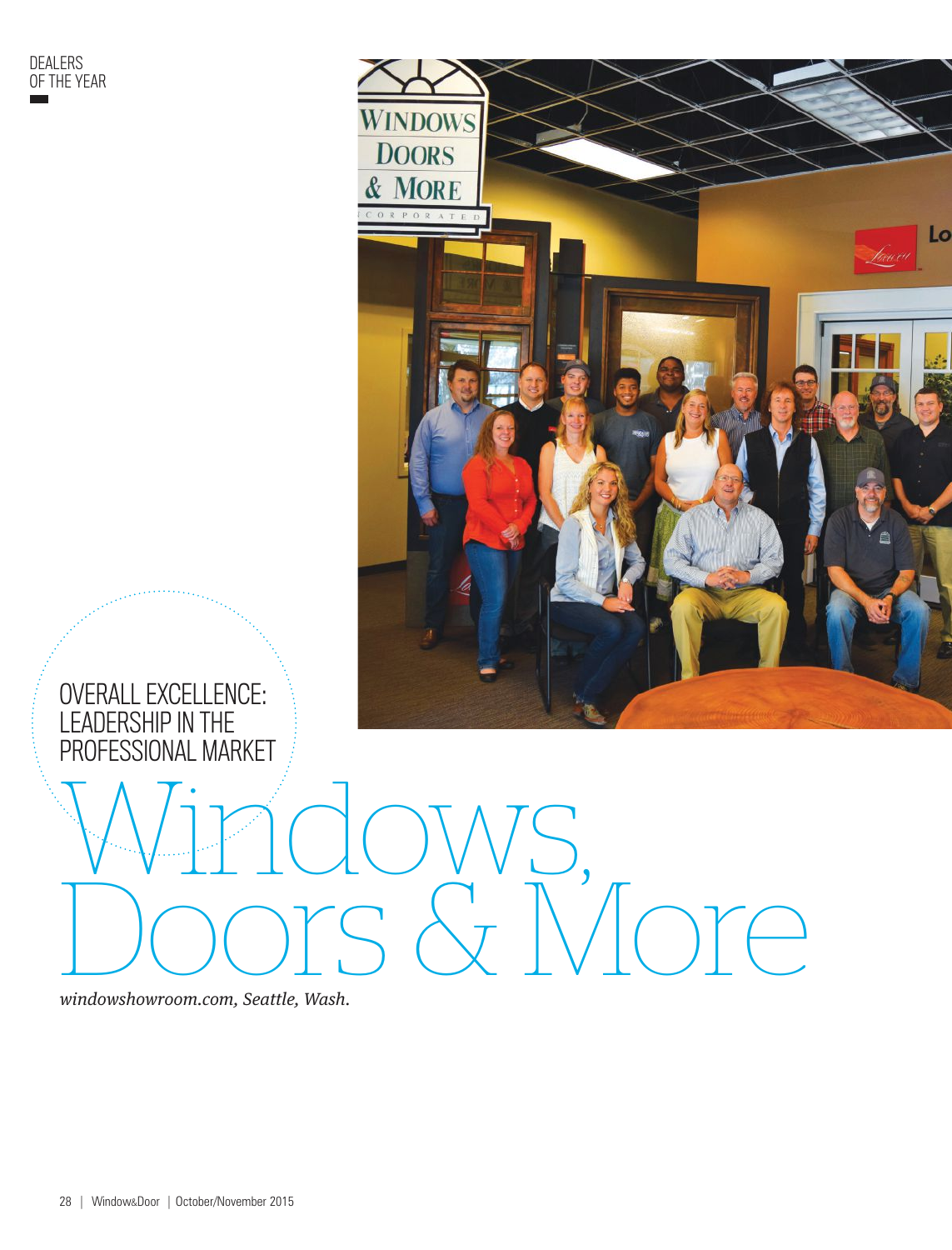



**Opposite: The WD&M team: (front row to back, left to right) Kaelen Schaefer, Rick Locke, Nick Schmager, Wendy Rice, Laurie Skutley, Diana Ables, Jimmy Boal, Mike Cockrill, Dave Pascoe, Ryan Mitchell, Carl Stieglitz, Josh Holt, Jacque Robinson, Drew Allen, Ken Hall, David Bazzi, and Foster Sopher. (Images courtesy of WD&M.)**

**Above: The company donated time, labor and materials to fix up an elderly woman's home, replacing windows, changing out glass, rebuilding a deck cover and helping with general clean up.** 

I n business since 1993, Windows, Doors & More represents about 25 different window companies and several door companies. President Rick Locke, who purchased the company two years ago, has a background in window manufacturing, commercial glazing and the software industry. Those experiences have helped him take WD&M from \$5 million in sales in 2013 to be on track for \$7.5 million by the end of this year.

The breadth and depth of WD&M's offerings combined with the experience and professionalism of its sales team are the company's two key value propositions. "It's not uncommon for Windows, Doors & More to work on a higher-end custom residential project for a year or more—from concept to

## QUICK STATS

Leadership Rick Locke, president

2014 Sales volume \$6.5 million

Employees 18

installation," Locke says. That kind of commitment means a lot of collaboration with builders, remodelers, architects and homeowners. To make that team effort successful, WD&M offers support and education to its stakeholders.

"Our job is to help customers find the right products to meet their specific needs."

### **First Stop: Education**

Through its lunch-and-learn series, jobsite visits and in-house consultations, WD&M provides a service to the architectural community by educating architects and designers on products, including information on their materials, performance and capabilities, and design configurations. Architects can receive a continuing education unit for participation.

Held in the company's showroom in the Seattle Design District, the monthly lunch-and-learns have covered topics such as best energy practices with glass and frame types to luxury fenestration products; unique opportunities for heating and cooling through use of skylight and roof windows; and building windows and doors with Accoya lumber. Groups